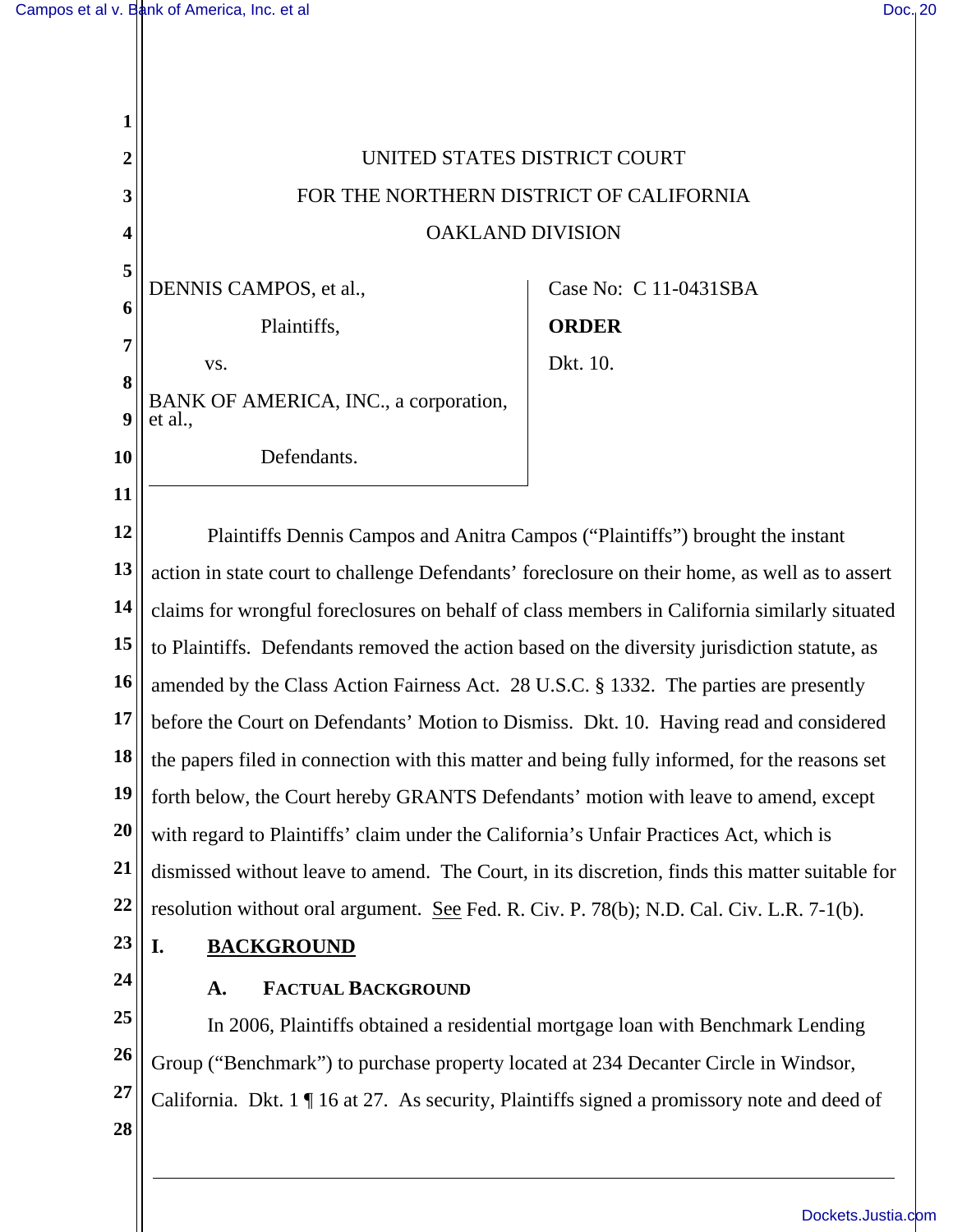**1 2 3 4**  trust. Id.  $\P$ 17; Dkt. 11, Ex. 1.<sup>1</sup> The deed of trust named Fidelity National Title as trustee and Defendant Mortgage Electronic Registration Services, Inc. ("MERS") as beneficiary. Dkt. 11, Ex. 1. After Plaintiffs took possession of the property, Benchmark transferred the loan to Defendant Countrywide Home Loans ("Countrywide"). Dkt. 1 ¶ 21 at 28.

**5 6 7 8 9**  In Summer 2008, Plaintiffs entered into a loan modification with Countrywide. Id. ¶ 22 at 28. On July 1, 2008, Defendant Bank of America, Inc. ("Bank of America") purchased Countrywide. Id. ¶ 23. On October 27, 2009, MERS recorded a substitution of trustee, substituting Defendant Recon Trust Company ("Recon Trust") as the new trustee. Dkt. 11, Ex. 2. Recon Trust is a subsidiary of Bank of America. Dkt. 1 . 24.

**10 11 12 13 14**  On March 16, 2009, apparently before it was substituted as trustee, Recon Trust recorded a notice of default after Plaintiffs defaulted on their loan payments.<sup>2</sup> Dkt. 1  $\P$ 25 at 29; Dkt. 11, Ex. 3. On January 13, 2010, after it was substituted as trustee, Recon Trust sold Plaintiffs' property to Defendant Bank of New York Mellon ("Bank of New York") at a non-judicial foreclosure sale. Dkt. 1 ¶26 at 29.

**15 16 17 18 19 20 21**  On February 16, 2010, Bank of New York filed an unlawful detainer action against Plaintiffs. Id. ¶ 29 at 30. Bank of New York claimed it was acting as trustee, not the holder of the beneficial interest in trust. Id. Bank of New York identified the holder of the beneficial interest in trust as "CWALT," a pseudonym of Countrywide. Id. Fearful of a money judgment, and, as a result of Defendants' agreement to drop monetary damages related to any eviction, Plaintiffs "fled the premises" as a result of Defendants' "manipulation." Id. ¶ 35 at 33.

- **22**
- **23**

**27 28**  2 The Court notes that, according to Plaintiffs' complaint and the documents subject to judicial notice, Recon Trust recorded the notice of default before it was substituted as trustee. No party raises this as an issue in the instant motion.

**<sup>24</sup>  25 26**  <sup>1</sup> Defendants request this Court to take judicial notice of loan and foreclosure documents on the ground that the documents are publicly filed land records. The Court hereby grants Defendants' request. MGIC Indemn. Corp. v. Weisman, 803 F.2d 500, 504 (9th Cir. 1986) ("On motion to dismiss, [the court] may take judicial notice of matters of public record outside the pleadings."); Rosal v. First Fed. Bank of Cal., 671 F.Supp.2d 1111, 1112 (N.D. Cal. 2009) (taking judicial notice of foreclosure and other documents recorded in the county's official records).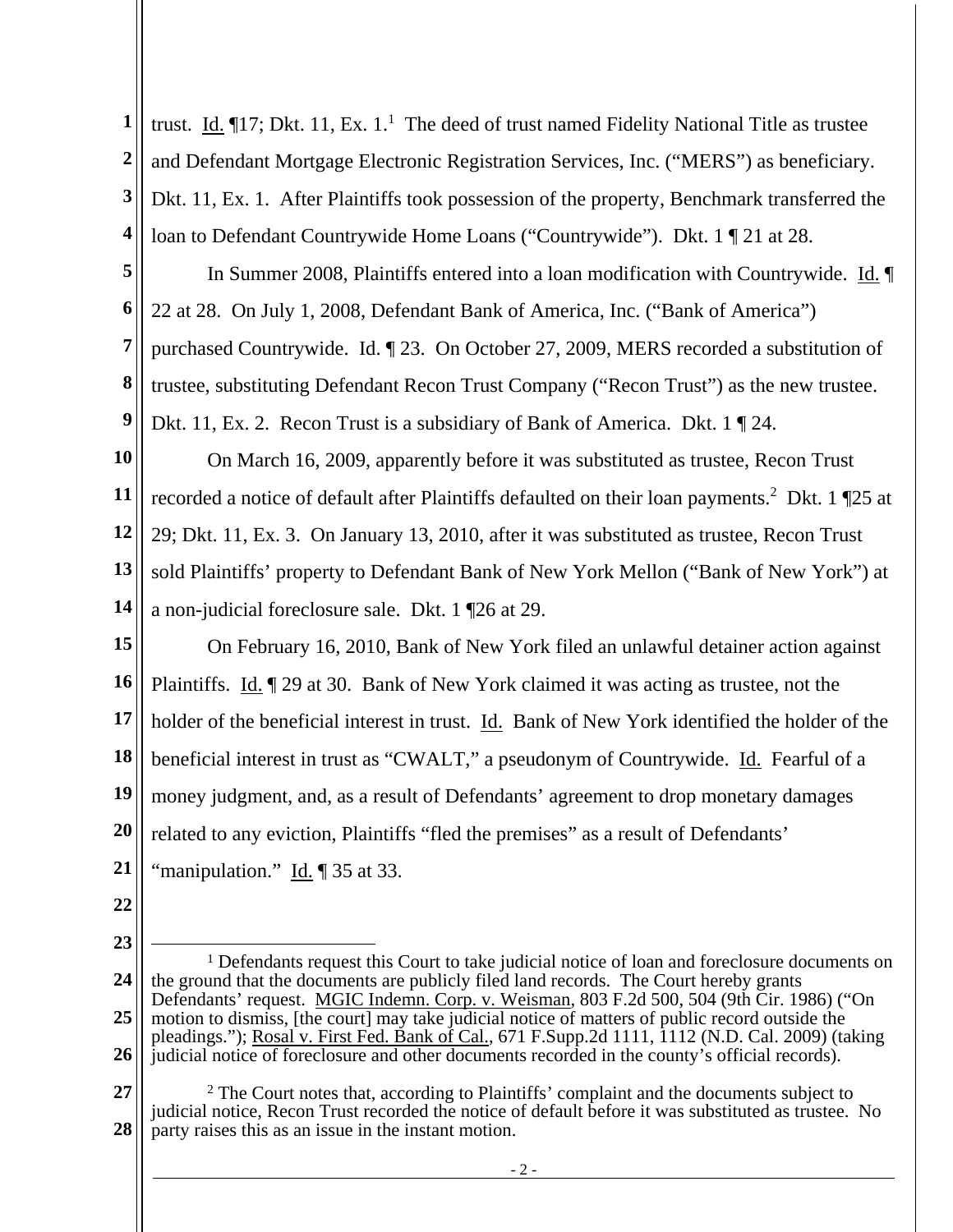**1 2 3 4 5 6 7 8**  Because courts in general were determining that Defendants' foreclosures around the country did not conform to the law, on October 1, 2010, Recon Trust filed a notice of rescission of the foreclosure sale. Id. ¶ 37 at 33. The rescission notice stated that the foreclosure sale had been conducted in error "due to a failure to communicate timely notice of conditions which would have warranted a cancellation of the foreclosure sale" which occurred on January 13, 2010. Id. ¶ 37 at 33-34. The notice of rescission also stated that Plaintiffs' deed of trust was "in full force and effect," but Defendants never served the notice on Plaintiffs and did not return the property to Plaintiffs. Id. ¶¶ 37-42 at 34.

**9** 

## **B. PROCEDURAL BACKGROUND**

**10 11 12 13 14 15 16**  On December 22, 2010, Plaintiffs filed a class action complaint against Defendants. Dkt. 1 at 23. Plaintiffs allege that Defendants engaged in the same conduct they directed at Plaintiffs when they "wrongfully foreclosed" on "thousands of other California homes." Id. 1 ¶ 41 at 34. Plaintiffs aver that Defendants' conduct was a "scheme to unlawfully, unfairly, fraudulently and tortiously dispossess persons of their homes." Id. 936 at 33. Also, Plaintiffs aver that Defendants engaged in misrepresentations regarding the unlawful detainer action for the purposes of dispossessing Plaintiffs of their property. Id.  $\P$  32-35.

**17 18 19 20 21**  On behalf of themselves and those similarly situated, Plaintiffs assert causes of action for (1) wrongful eviction; (2) civil conspiracy; (3) unfair competition in violation of California Business and Professions Code §§ 17200 et seq. ("UCL"); and (4) unfair competition in violation of the California Unfair Practices Act, California Business and Professions Code §§ 17043 ("UPA"). Id. at 37, 40, 42 and 44.

**22 23 24 25 26**  As a result of Defendants' actions, Plaintiffs allege that they were deprived of the use and enjoyment of their property and have incurred damages arising from the deprivation, while Defendants have acquired "tens of millions of dollars of real property" because of their "unfair, unlawful, fraudulent and tortious" foreclosure "scheme." Id. 143 at 34-35. Plaintiffs seek \$50,000,000 in punitive damages. Id. ¶¶ 67-68 at 39-40.

**27 28**  On January 28, 2011, Defendants removed to this Court. On March 2, 2011, Defendants moved to dismiss Plaintiffs' complaint on the ground that it fails to state a

- 3 -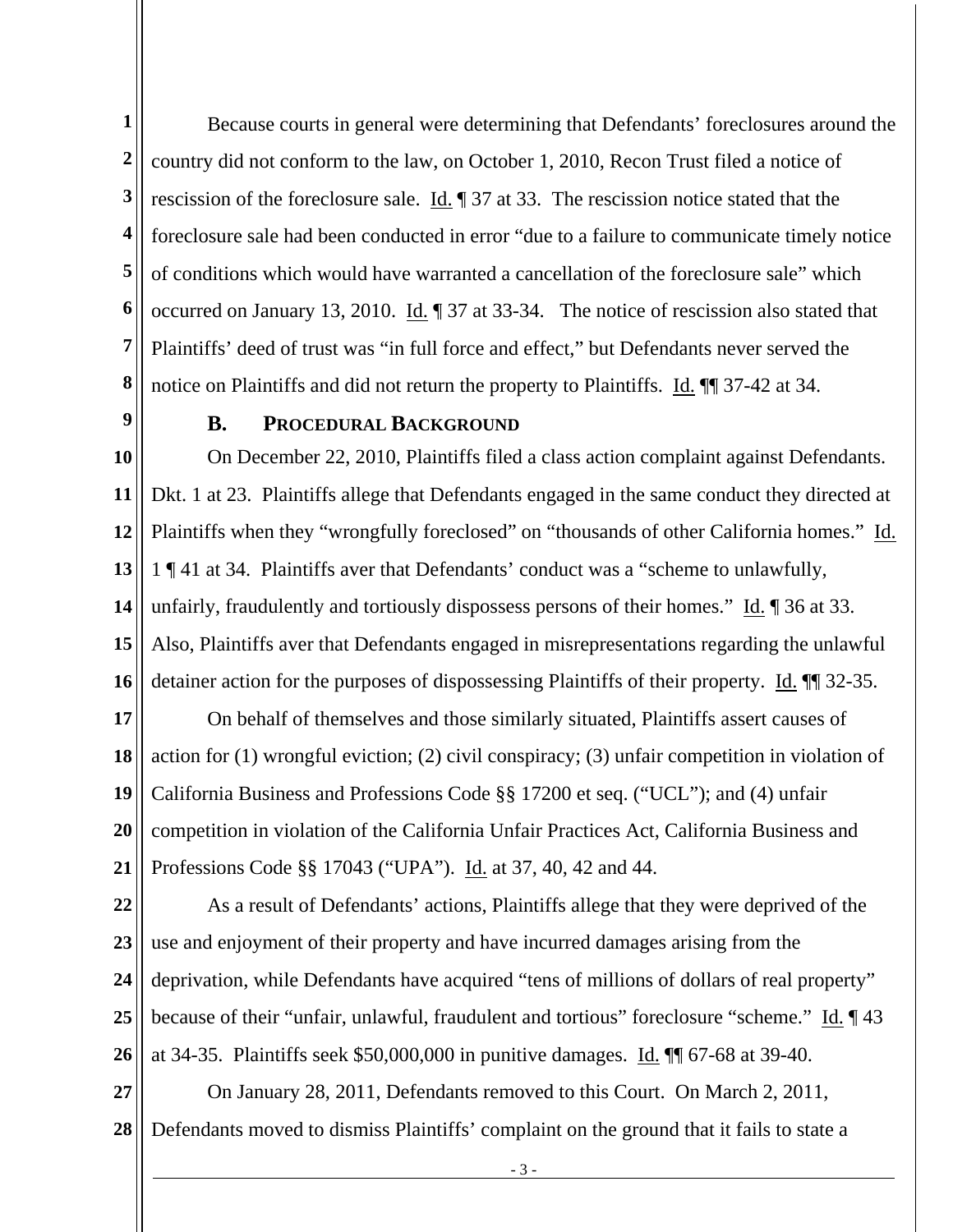**1 2 3 4 5**  claim upon which relief may be granted under Federal Rule of Civil Procedure 12(b)(6). Moreover, Defendants argue that Plaintiffs' claims relating to fraud have not been plead with the specificity required under Rule 9(b). Plaintiffs oppose the dismissal of their wrongful eviction, civil conspiracy and UCL claims. Dkt. 17. However, Plaintiffs stipulate to dismissal of the UPA claim. Dkt. 17 at 11.

**6** 

**7** 

# **II. LEGAL STANDARDS**

## **A. RULE 12(B)(6)**

**8 9 10 11 12 13 14 15 16 17 18**  Rule 8 requires that a complaint contain a "short and plain statement of the claim showing that the pleader is entitled to relief." Fed. R. Civ. P. 8(a)(2). If a complaint fails to satisfy Rule 8, it "must be dismissed" under Rule 12(b)(6) for failure to state a claim upon which relief can be granted. Bell Atl. Corp. v. Twombly, 550 U.S. 544, 570 (2007). To survive a motion to dismiss, the plaintiff must allege "enough facts to state a claim to relief that is plausible on its face." Id. "Specific facts are not necessary; the statement need only give the defendant[s] fair notice of what . . . the claim is and the grounds upon which it rests." Erickson v. Pardus, 551 U.S. 89, 93 (2007) (internal quotation marks omitted). "[A] plaintiff's obligation to provide the 'grounds' of his 'entitlement to relief' requires more than labels and conclusions, and a formulaic recitation of the elements of a cause of action will not do." Twombly, 550 U.S. at 555.

**19 20 21 22 23 24 25 26 27**  On a Rule 12(b)(6) motion, the facts alleged in the pleadings are accepted as true and the Court must "draw inferences in the light most favorable to the plaintiff." Barker v. Riverside Cnty. Office of Educ., 584 F.3d 821, 824 (9th Cir. 2009). The Court's inquiry generally is limited to the allegations in the complaint. Lazy Y Ranch Ltd. v. Behrens, 546 F.3d 580, 588 (9th Cir. 2008). "A court may, however, consider certain materials documents attached to the complaint, documents incorporated by reference in the complaint, or matters of judicial notice—without converting the motion to dismiss into a motion for summary judgment." United States v. Ritchie, 342 F.3d 903, 908 (9th Cir. 2003). Where a complaint or claim is dismissed, leave to amend generally is granted,

**28**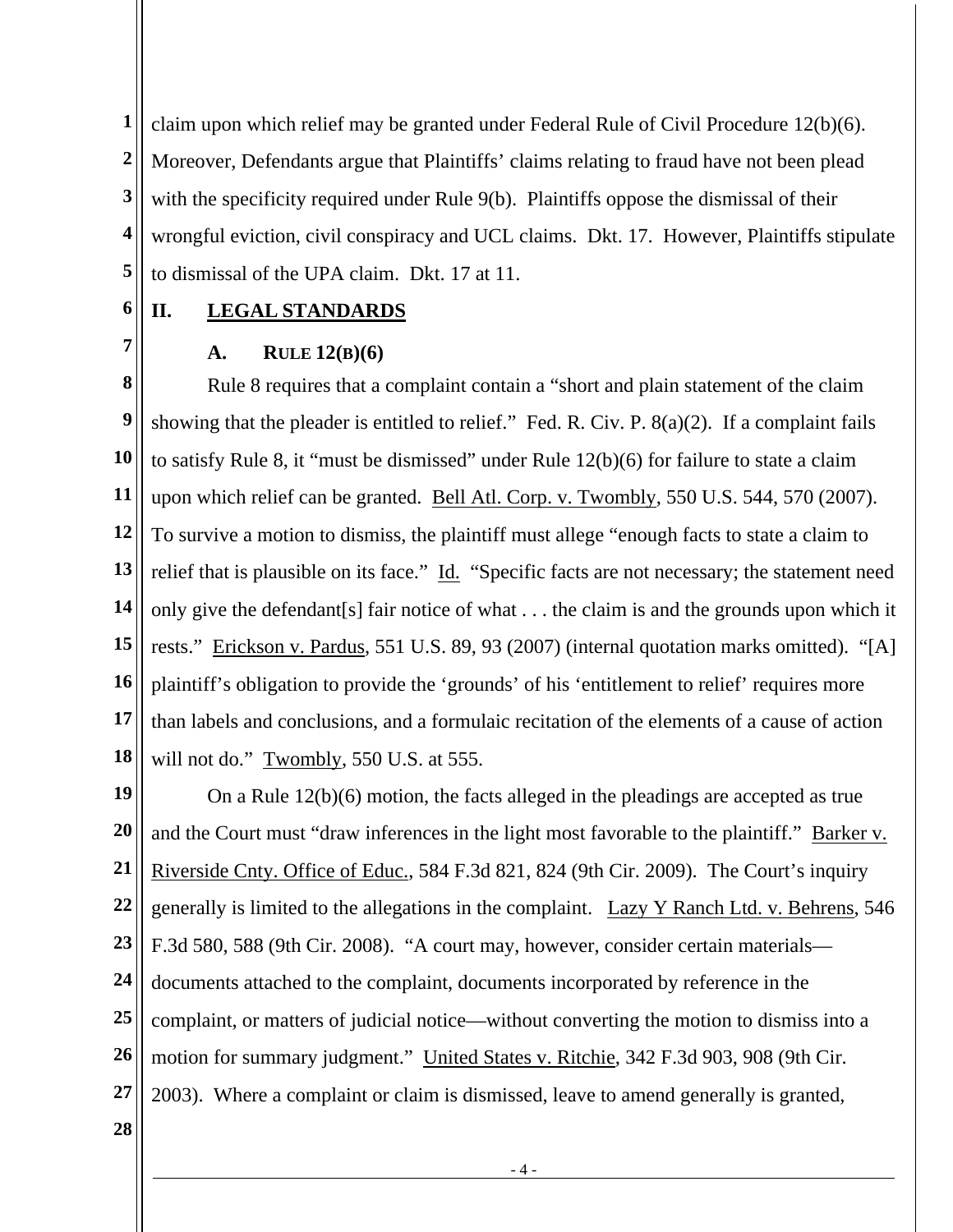**1 2**  unless further amendment would be futile. Chaset v. Fleer/Skybox Int'l, 300 F.3d 1083, 1087-88 (9th Cir. 2002).

**B. RULE 9(B)** 

**3** 

**4 5 6 7 8 9 10 11 12 13 14 15 16 17 18**  A Rule 12(b)(6) motion to dismiss may also challenge a complaint's compliance with Rule 9(b), which provides, in relevant part, that "[i]n alleging fraud or mistake, a party must state with particularity the circumstances constituting fraud or mistake." Fed. R. Civ. P. 9(b); Vess v. Ciba-Geigy Corp., 317 F.3d 1097, 1103-04 (9th Cir. 2003). Fraud claims and claims that "sound in fraud" or are "grounded in fraud" must be pled with particularity. Kearns v. Ford Motor Co., 567 F.3d 1120, 1125 (9th Cir. 2009). To satisfy this burden, plaintiff must allege "the who, what, when, where, and how" of the alleged fraudulent conduct, Cooper v. Pickett, 137 F.3d 616, 627 (9th Cir. 1997), and "set forth an explanation as to why [a] statement or omission complained of was false and misleading," In re GlenFed, Inc. Sec. Litig., 42 F.3d 1541, 1548 (9th Cir. 1994) (en banc). Where multiple defendants are involved, the plaintiff also must identify the role of each defendant in the alleged fraudulent scheme. See Swartz v. KPMG LLP, 476 F.3d 756, 764-65 (9th Cir. 2007). Allegations of fraud cannot be made in information and belief. Moore v. Kayport Package Exp., Inc., 885 F.2d 531, 540 (9th Cir. 1989). Failure to comply with Rule 9(b) when alleging fraud is grounds for dismissal. See Vess, 317 F.3d at 1103.

**19 III. DISCUSSION**

**20 21**  Defendants' motion to dismiss challenges the sufficiency of the complaint in general, and the individual claims specifically.

**22** 

**23** 

## **A. GENERAL DEFICIENCIES**

#### **1. Judicial Foreclosure vs. Non-judicial Foreclosure**

**24 25 26 27 28**  Defendants argue that Plaintiffs' complaint fails generally because Plaintiffs' complaint improperly attacks the foreclosure sale on the grounds that the sale failed to comply with the requirements of a *judicial* foreclosure, when, in fact, Defendants conducted a *non-judicial* foreclosure. In particular, Defendants focus on Paragraph 26 of Plaintiffs' complaint, which provides in pertinent part that: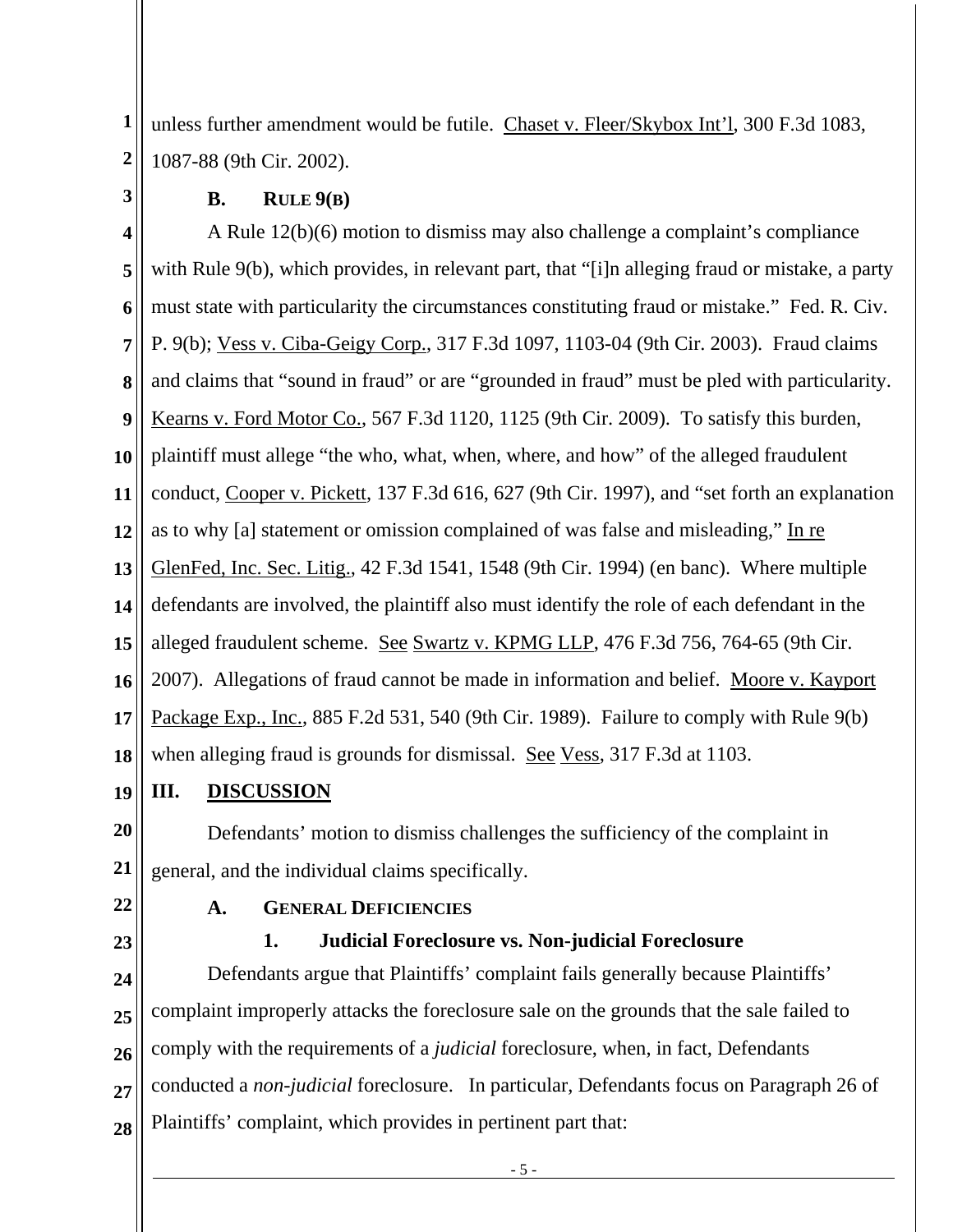| 1<br>$\overline{2}$<br>3<br>4 | [I]n foreclosing on and selling the Plaintiffs' property to Defendant BANK OF NEW<br>YORK MELLON, Defendant RECONTRUST COMPANY [was legally required to<br>have, but] lacked the following: (a) proof of default from the note holder; (b) the<br>original promissory note; (c) a legally valid assignment of beneficial rights in the<br>note; (d) a properly executed power of attorney to act on behalf of the beneficiary<br>under the Deed of Trust; and (e) standing to initiate and perfect the sale. |  |  |
|-------------------------------|--------------------------------------------------------------------------------------------------------------------------------------------------------------------------------------------------------------------------------------------------------------------------------------------------------------------------------------------------------------------------------------------------------------------------------------------------------------------------------------------------------------|--|--|
|                               | Dkt. 1 $\mathbb{Z}$ 26 at 29; see also $\mathbb{T}$ 18 at 27. Plaintiffs also allege:                                                                                                                                                                                                                                                                                                                                                                                                                        |  |  |
| 5                             | The effect of failure to comply with all legal requirements related to foreclosure as                                                                                                                                                                                                                                                                                                                                                                                                                        |  |  |
| 6                             | set forth in the preceding paragraph is to render any foreclosure, and any events or<br>actions premised on the foreclosure, void. Any party who proceeds with a                                                                                                                                                                                                                                                                                                                                             |  |  |
| 7                             | foreclosure without complying with these formalities commits an unlawful, unfair,<br>fraudulent and tortious act. The unlawful, unfair, fraudulent and tortious nature of                                                                                                                                                                                                                                                                                                                                    |  |  |
| 8                             | such an act is compounded when, in addition to foreclosing on a property without<br>standing to do so, the party undertaking the foreclosure then proceeds to evict the<br>occupants of that property.                                                                                                                                                                                                                                                                                                       |  |  |
| 9                             | Id. ¶ 19 at 27-28.                                                                                                                                                                                                                                                                                                                                                                                                                                                                                           |  |  |
| 10                            | Defendants' contend that none of the alleged legal requirements in Paragraph 26                                                                                                                                                                                                                                                                                                                                                                                                                              |  |  |
| 11<br>12                      | applied to their foreclosure sale because it was a non-judicial foreclosure sale. Dkt. 10 13-                                                                                                                                                                                                                                                                                                                                                                                                                |  |  |
| 13                            | 16 (citing authority). Plaintiffs concede this error and state in their opposition that:                                                                                                                                                                                                                                                                                                                                                                                                                     |  |  |
| 14                            | Defendants are correct that the rules governing judicial foreclosure do not apply in<br>this case because this case involves a non-judicial foreclosure. Specifically, the<br>Defendants are correct that proof of default by the note-holder, possession of the                                                                                                                                                                                                                                             |  |  |
| 15<br>16                      | original promissory note, possession of a legally valid assignment of beneficial<br>rights in the note, a properly executed power of attorney to act on behalf of the<br>beneficiary, and standing to initiate and perfect the sale are not bars to a non-judicial<br>foreclosure.                                                                                                                                                                                                                           |  |  |
| 17                            | Dkt. 17 at 2-3. Thus, Plaintiffs acknowledge they erroneously allege that Defendants were                                                                                                                                                                                                                                                                                                                                                                                                                    |  |  |
| 18                            | required to follow the procedures for a judicial foreclosure. Hence, Plaintiffs' challenge to                                                                                                                                                                                                                                                                                                                                                                                                                |  |  |
| 19                            | the foreclosure is faulty, and their claims should be dismissed.                                                                                                                                                                                                                                                                                                                                                                                                                                             |  |  |
| 20                            | However, Plaintiffs request leave to amend on the ground that Defendants' non-                                                                                                                                                                                                                                                                                                                                                                                                                               |  |  |
| 21                            | judicial foreclosure was improper. Plaintiffs maintain that Defendants failed to provide the                                                                                                                                                                                                                                                                                                                                                                                                                 |  |  |
| 22                            | proper notice of the conditions that warrant cancellation of the foreclosure sale as required                                                                                                                                                                                                                                                                                                                                                                                                                |  |  |
| 23                            | by California Civil Code § 2924c, and therefore their eviction of Plaintiffs proceeded                                                                                                                                                                                                                                                                                                                                                                                                                       |  |  |
| 24                            | illegally. Moreover, after rescinding the foreclosure due to defects in the foreclosure                                                                                                                                                                                                                                                                                                                                                                                                                      |  |  |
| 25                            | process, legal title allegedly was restored to Plaintiffs, but Defendants illegally failed to                                                                                                                                                                                                                                                                                                                                                                                                                |  |  |
| 26                            | return the property to Plaintiffs. The Court now considers whether to grant Plaintiffs leave                                                                                                                                                                                                                                                                                                                                                                                                                 |  |  |
| 27                            | to amend to state a claim of wrongful non-judicial foreclosure.                                                                                                                                                                                                                                                                                                                                                                                                                                              |  |  |
| 28                            |                                                                                                                                                                                                                                                                                                                                                                                                                                                                                                              |  |  |
|                               | $-6-$                                                                                                                                                                                                                                                                                                                                                                                                                                                                                                        |  |  |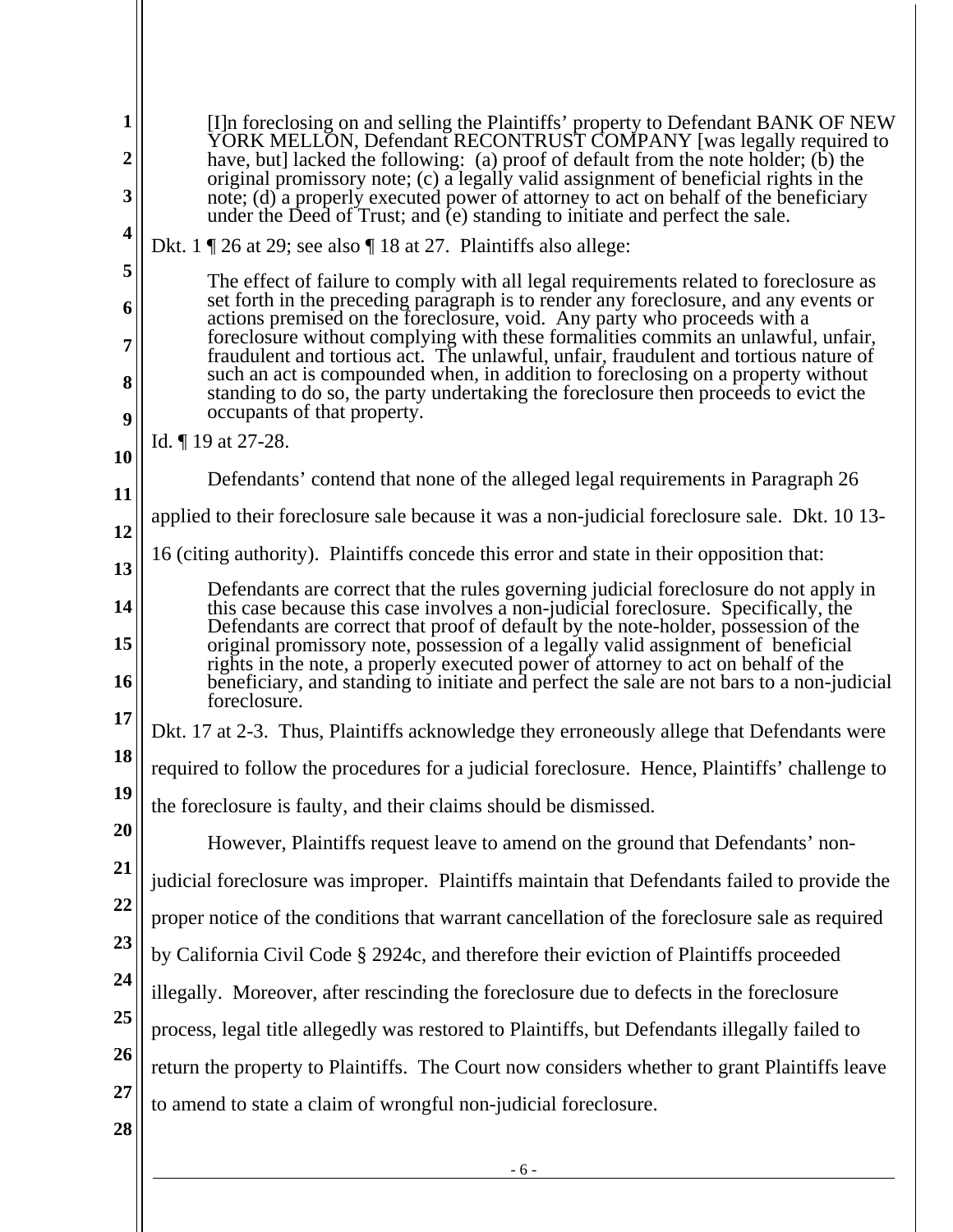**1** 

#### **2. Wrongful Non-Judicial Foreclosure**

**2 3 4 5 6 7 8 9 10 11 12 13 14**  California Civil Code §§ 2924 through 2924l provide a comprehensive framework for non-judicial foreclosure sales pursuant to a power of sale contained in a deed of trust. Moeller v. Lien, 25 Cal.App.4th 822, 830 (1994). Strict compliance with the statutory requirements is mandated. Miller v. Cote, 127 Cal.App.3d 888, 894 (1982). Under section 2924c, a mortgagor may cure any default on the mortgage within the timeframes provided in that statutory provision. Munger v. Moore, 11 Cal.App.1, 8 (1970). As long as the property has not been sold to a bona fide purchaser for value, a foreclosure that is defective under the statutory scheme can be stopped. Moeller, 25 Cal.App.4th at 830-32. Once the foreclosure sale to a bona fide purchaser for value has occurred, however, the mortgagor is not able to enjoin the sale, but may institute an action for damages resulting from statutory deficiencies. *Id.*; *Munger*, 11 Cal. App. at 11. The mortgagee and his principal are liable to the mortgagor for the value of the property at the time of the sale in excess of the mortgages and liens against the property. Munger, 11 Cal. App. at 11.

**15 16 17 18 19 20 21**  According to the allegations in the complaint, and as further explained in their opposition, Plaintiffs have made some attempt to aver a statutorily deficient non-judicial foreclosure sale due to deficient notice of the conditions that could warrant cancellation of that sale. Dkt. 1 ¶ 37 at 33-34; Dkt 17 at 3. Plaintiffs, therefore, may be able to allege a wrongful non-judicial foreclosure claim in violation of California Civil Code §§ 2924 through 2924l. Thus, the Court GRANTS Defendants' motion to dismiss with leave to amend to state a wrongful non-judicial foreclosure.

**22** 

# **3. Tender**

**23 24 25 26 27 28**  In light of the Court's finding that Plaintiffs may amend to allege a wrongful nonjudicial foreclosure, the Court considers Defendants' contention that Plaintiffs may not assert any cause of action attacking the foreclosure sale unless Plaintiffs allege tender. "[T]he law is long-established that a trustor or his successor must tender the obligation in full as a prerequisite to challenge of the foreclosure sale." U.S. Cold Storage v. Great W. Sav. & Loan Ass'n, 165 Cal.App.3d 1214, 1222 (1985); accord Karlsen v. American

- 7 -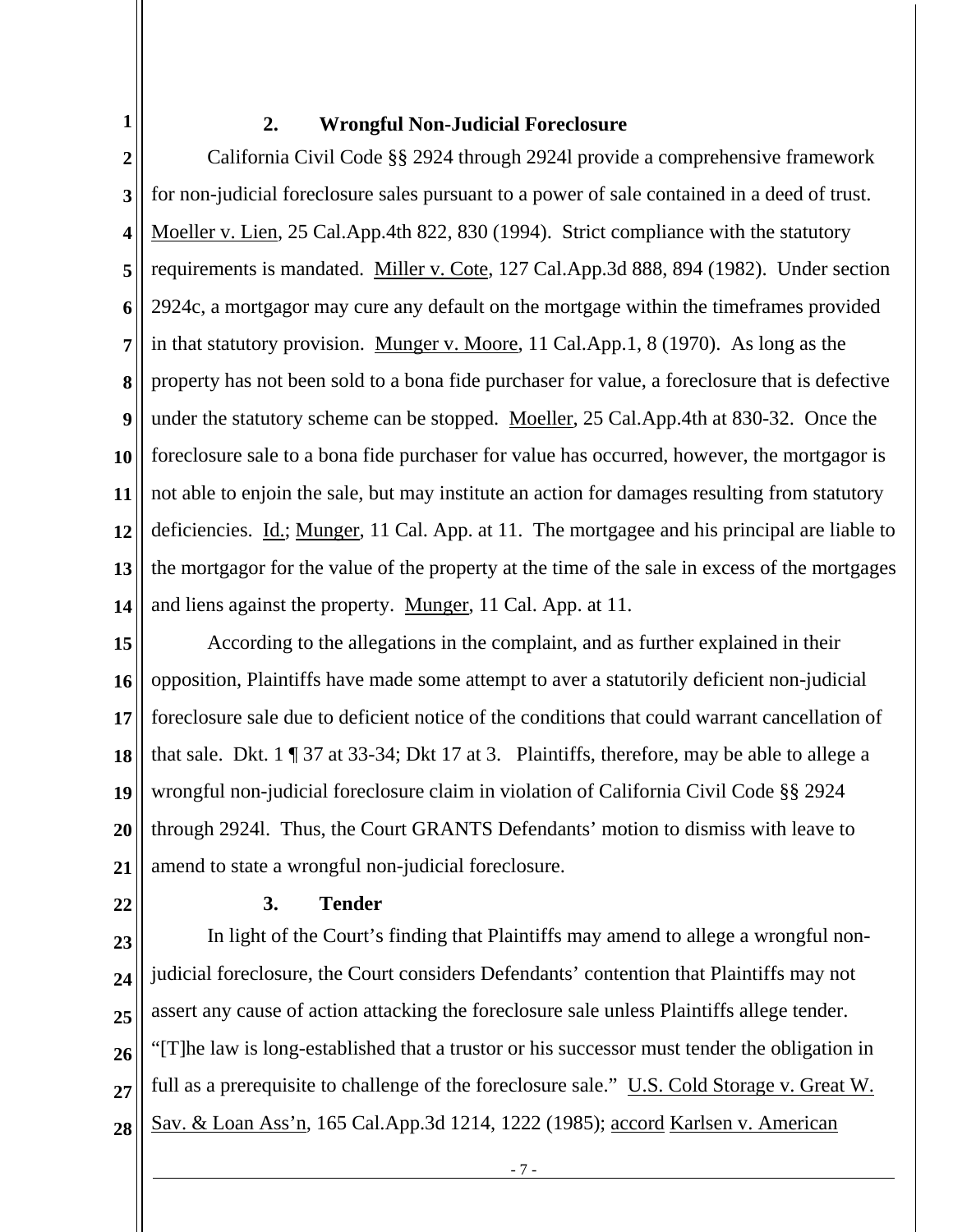**1 2 3 4 5 6 7 8 9 10 11**  Savings and Loan Assoc., 15 Cal.App.3d 112, 117-18 (1971) ("A valid and viable tender of payment of the indebtedness owing is essential to an action to cancel a voidable sale under a deed of trust."). However, it is not clear whether Plaintiffs seek to undo the foreclosure sale and reacquire possession of the property, in which case allegations of tender would be required, or whether Plaintiffs seek only damages, where tender would not be required because the measure of damages would take into account Plaintiffs' obligation to tender. See Munger, 11 Cal.App.3d at 11 (damages are the value of the property at the time of the sale less amounts for mortgages and liens on the property). To the extent that Plaintiffs seek to undo the foreclosure, then Defendants' argument is valid and causes of action seeking to challenge the foreclosure sale are dismissed for Plaintiffs' failure to allege tender. Plaintiffs are granted leave to amend to cure the deficiency.

**12** 

#### **B. SPECIFIC DEFICIENCIES: PLAINTIFFS' CAUSES OF ACTION**

**13 14 15**  The Court now addresses the deficiencies Defendants raise with regard to Plaintiffs' specific causes of action for (1) wrongful eviction, (2) civil conspiracy, and (3) unlawful, unfair and fraudulent business practices in violation of California's UCL.

**16** 

#### **1. Wrongful Eviction**

**17 18 19 20 21**  As to Plaintiffs' wrongful eviction cause of action, Defendants maintain Plaintiffs' allegations are inadequate because they (1) show Plaintiffs left the property voluntarily, (2) fail to plead malicious prosecution in connection with the unlawful detainer action, (3) do not show a "wrongful" eviction, and (4) do not satisfy the specificity requirements of Rule 9(b) regarding any misrepresentations in the unlawful detainer action.

**22** 

## *a) Constructive Eviction*

**23 24 25 26 27 28**  To establish a wrongful eviction, the plaintiff must show that (1) plaintiff was in peaceable possession of the property, and (2) plaintiff was wrongfully dispossessed of the property. Spinks v. Equity Residential Briarwood Apartments, 171 Cal.App.4th 1004, 1040, 1042 (2009); Cunningham v. Universal Underwriters, 98 Cal.App.4th 1141, 1149-50 (1998). Wrongful eviction may be shown by constructive eviction. Groh v. Kover's Bull Pen, Inc., 221 Cal.App.2d 611, 614 (1963). Defendants assert that Plaintiffs cannot

- 8 -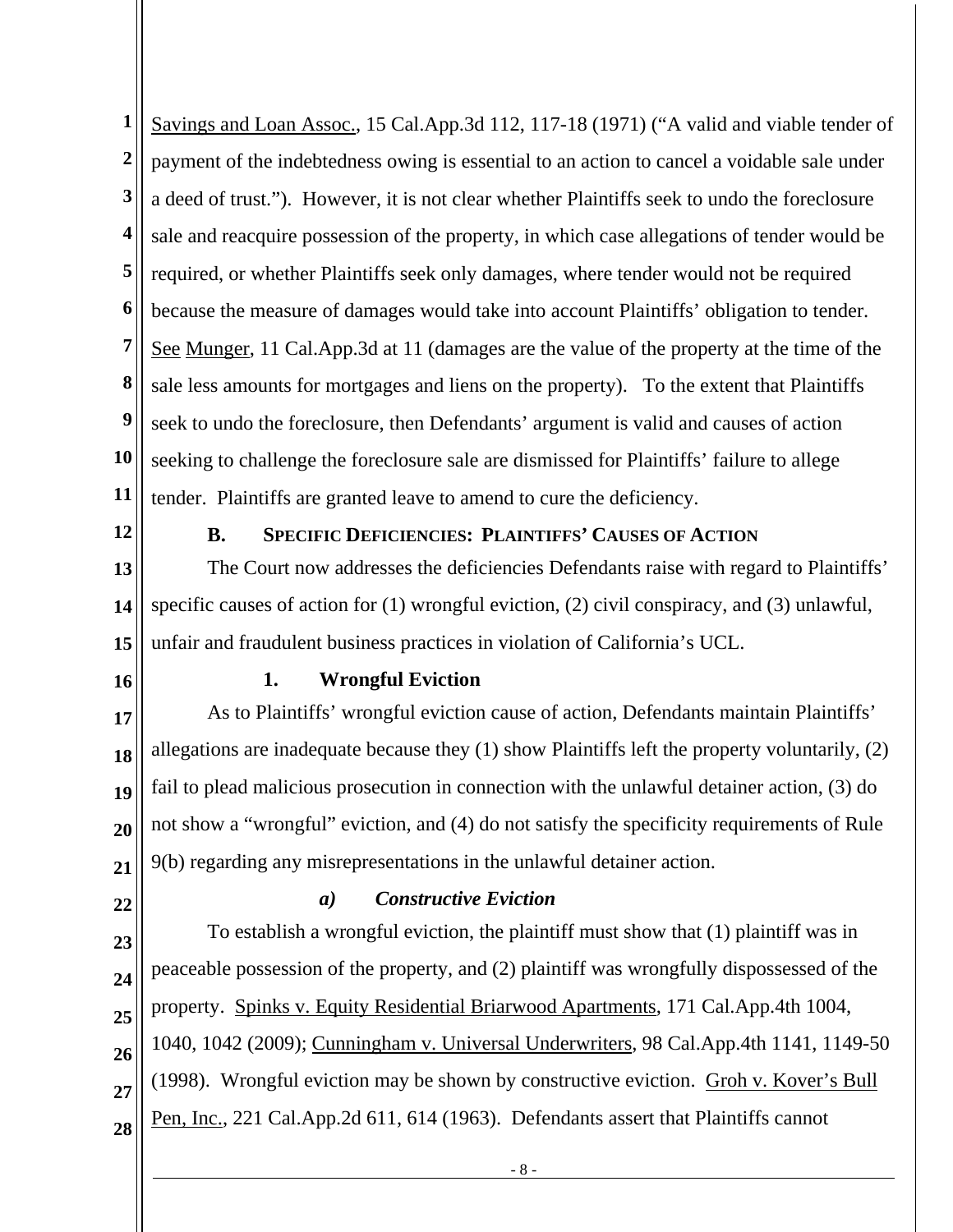**1 2 3 4**  establish these elements because they voluntarily left the property. Plaintiffs argue they did not voluntarily leave the property, but that left because they were fearful of a money judgment against them in the unlawful detainer action, which was not a proper action because the foreclosure sale was deficient.

**5 6 7 8 9 10 11 12**  Defendants maintain that Plaintiffs cannot assert constructive eviction because that doctrine only applies in the landlord-tenant relationship. Defendants are correct that constructive eviction normally arises in the landlord-tenant relationship. In such a context, constructive eviction occurs when the landlord disturbs the tenant's possession, makes the premises unfit for their intended use or deprives the tenant of the beneficial use of the property. Groh, 221 Cal.App.2d at 614 (discussing constructive eviction in landlord-tenant relationship). Under these circumstances, the tenant is free to quit the premises and sue for damages. Id.

**13 14 15 16 17 18 19 20 21 22 23 24 25 26 27**  While Defendants' authority discusses the theory of constructive eviction in the context of a landlord-tenant relationship, the authority does not necessarily stand for the proposition that a constructive eviction may occur *only* in a landlord-tenant relationship. In light of Defendants' lack of authority, the Court is unconvinced that that the doctrine only applies to the landlord-tenant relationship. See Block v. Frischholz, 587 F.3d 771, 776 (7th Cir. 2009) (indicating that owners or renters of housing may have a discrimination claims based on constructive eviction after they move into the housing); Halprin v. Prairie Single Family Homes of Dearborn Park Ass'n, 388 F.3d 327, 329 (7th Cir. 2004) ("[a]s a purely semantic matter the statutory language [of the housing discrimination act] might be stretched far enough to reach a case of 'constructive eviction'" of an owner or renter of housing); The Comm. Concerning Cmty Improvement v. City of Modesto, 583 F.3d 690, 712-15 (9th Cir. 2009) (discussing Seventh Circuit cases when permitting post-acquisition housing discrimination claims on behalf of owners and renters). Thus, the Court rejects Defendants' assertion that Plaintiffs cannot allege wrongful eviction on a theory of constructive eviction.

**28** 

- 9 -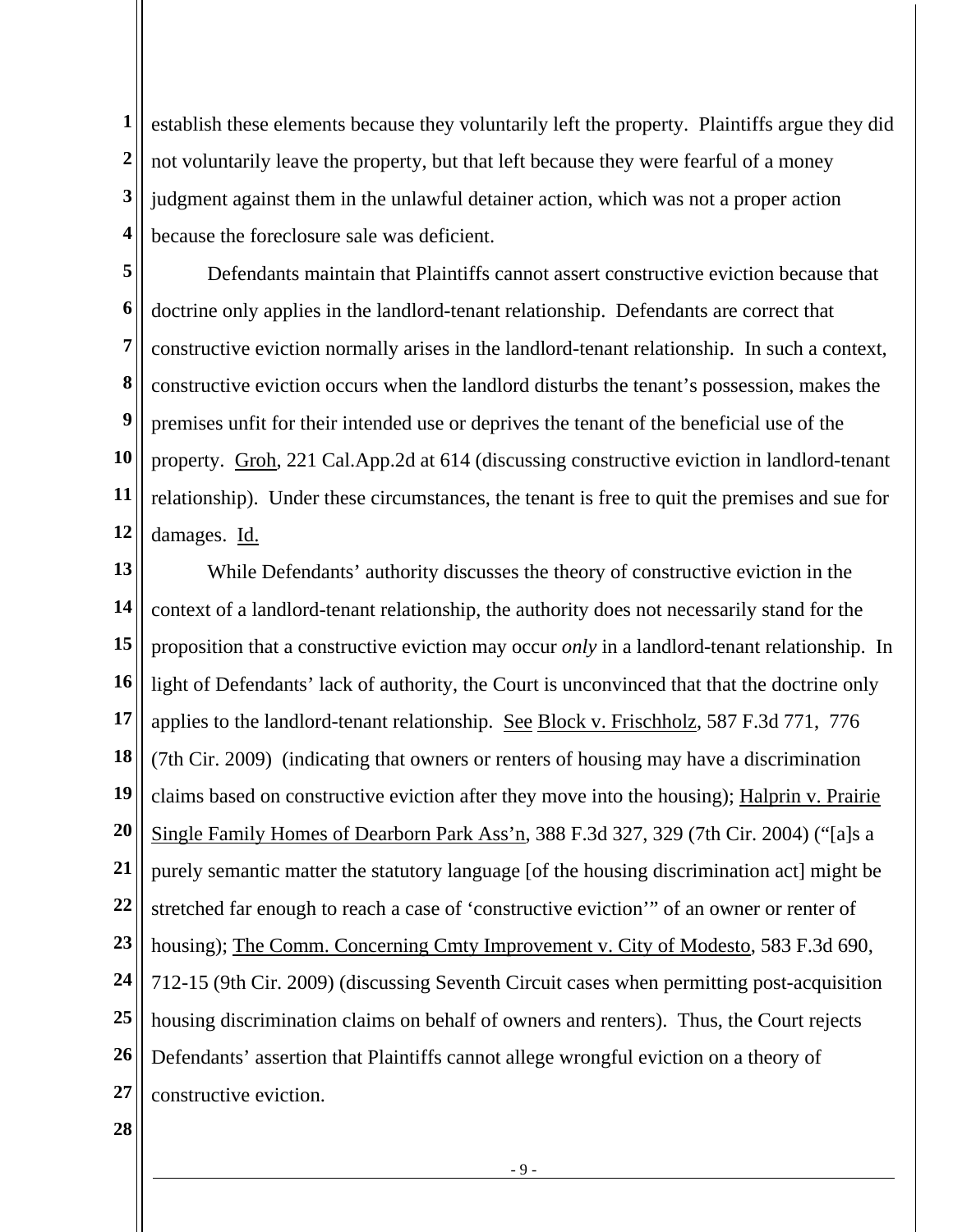#### *b) Malicious Prosecution*

**2 3 4 5 6 7 8 9 10 11 12 13 14 15 16 17**  Defendants argue that, to establish wrongful eviction based on the unlawful detainer action, Plaintiffs must establish the elements of a malicious prosecution claim. "Where the eviction arises from the wrongful use of judicial process [in an unlawful detainer action] the cause of action is one for malicious prosecution." Gause v. McClelland, 102 Cal.App.2d 762, 764 (1951); Asell v. Rodrigues, 32 Cal.App.3d 817, 824 n.3 (1973) ("The action for wrongful eviction or, as in the case at bench, for *threatened* wrongful eviction is in reality an action for malicious prosecution, an essential element of which is want of probable cause."). To state a claim for malicious prosecution, the complaint must allege (1) malice, (2) lack of probable cause, and (3) a favorable termination of the prior proceedings. Scannell v. County of Riverside, 152 Cal.App.3d 596, 611 (1984). While Plaintiffs' complaint contains allegations that could support the element of malice, Dkt. 1 ¶¶ 16-39 at 27-40, the complaint is devoid of any allegations that the unlawful detainer action lacked probable cause or resulted in a termination favorable to them. Plaintiffs do not address these deficiencies in their opposition. Thus, to the extent Plaintiff is attempting to predicate their wrongful eviction claim on the unlawful detainer action, Plaintiff must allege facts consistent with requirements for malicious prosecution.

**18** 

**1** 

#### *c) "Wrongful" Eviction*

**19 20 21 22 23 24 25 26 27**  Defendants argue that Plaintiffs' allegations that the eviction was wrongful fail because Plaintiffs base those allegations on the failure to comply with requirements that apply to judicial foreclosure sales, not non-judicial foreclosure sales. Plaintiffs concede that Defendants' argument is correct and simply request leave to amend based on Defendants' errors with regard to a non-judicial foreclosure. Dkt. 17 at 9. For the reasons discussed in connection with permitting Plaintiffs leave to amend to allege a wrongful nonjudicial foreclosure claim under California Civil Code sections 2924 through 2924l, the Court will provide Plaintiffs with an opportunity to amend to allege that Defendants' eviction was "wrongful."

**28**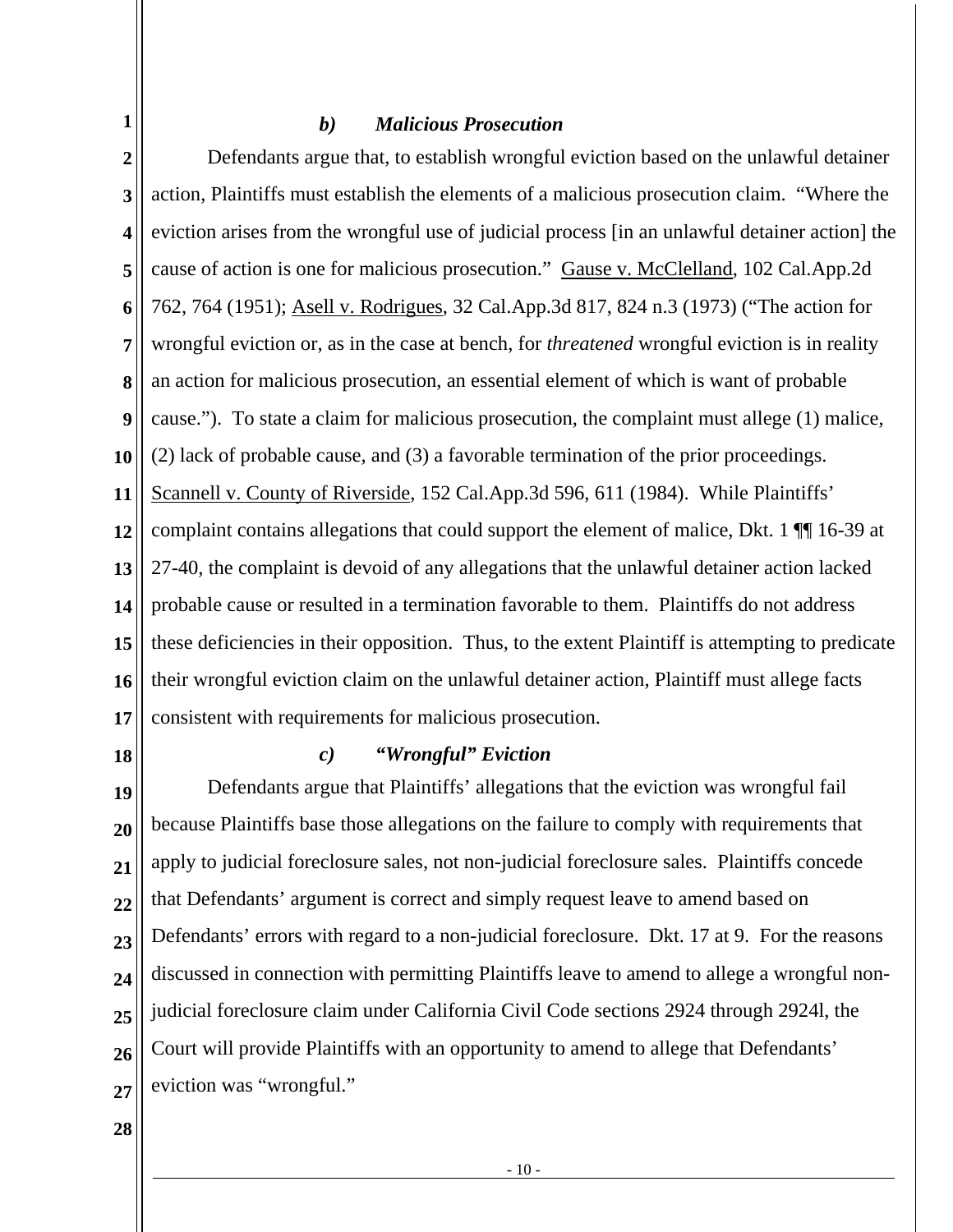## *d) Specificity*

**2 3 4 5 6 7**  With regard to Defendants' arguments pertaining to specificity under Rule 9(b), Plaintiffs state "Plaintiffs are prepared to expressly include [particular facts plead elsewhere in the complaint] in their Wrongful Eviction Cause of Action, complete with a detailed statement as to which of the Defendants (and/or agents) was immediately responsible for the misrepresentation at issue." Dkt. 17 at 8. Plaintiffs, therefore, request leave to amend to satisfy the specificity aspect of the claim, which the Court will allow.

**8** 

**1** 

#### *e) Summary*

**9 10 11 12 13 14**  Plaintiffs' wrongful eviction claim is deficient for (1) failing to allege malicious prosecution to the extent that Plaintiffs premise it on the unlawful detainer action, (2) erroneously making allegations that the eviction was "wrongful" based on a *judicial* foreclosure, and (2) failing to describe misrepresentations with the requisite specificity. Hence, the Court GRANTS Defendants' motion to dismiss Plaintiffs' wrongful eviction claim with leave to amend to cure these deficiencies.

**15** 

#### **2. Civil Conspiracy**

**16 17 18 19 20**  In Plaintiffs' third cause of action, Plaintiffs allege that Defendants formed "a common purpose to acquire title and possession to the real properties belonging to Plaintiffs and members of Plaintiffs' class." Dkt. 1 ¶ 71 at 40. Plaintiffs then rely on many of their allegations concerning an erroneous judicial foreclosure, as opposed to a wrongful non-judicial foreclosure, in averring a civil conspiracy among the Defendants.

**21 22 23 24 25 26 27 28**  As Defendants correctly point out, "[c]ivil conspiracy is not an independent tort." Berg & Berg Enters., LLC v. Sherwood Partners, Inc., 131 Cal. App. 4th 802, 823 (2005). Rather, it is a "legal doctrine that imposes liability on persons who, although not actually committing a tort themselves, share with the immediate tortfeasors a common plan or design in its perpetration." Id. The essence of the claim is that "it is merely a mechanism for imposing vicarious liability; it is not itself a substantive basis for liability." Id. Following this, a civil conspiracy "does not per se give rise to a cause of action unless a civil wrong has been committed resulting in damage." Doctors' Co. v. Superior Court, 49

- 11 -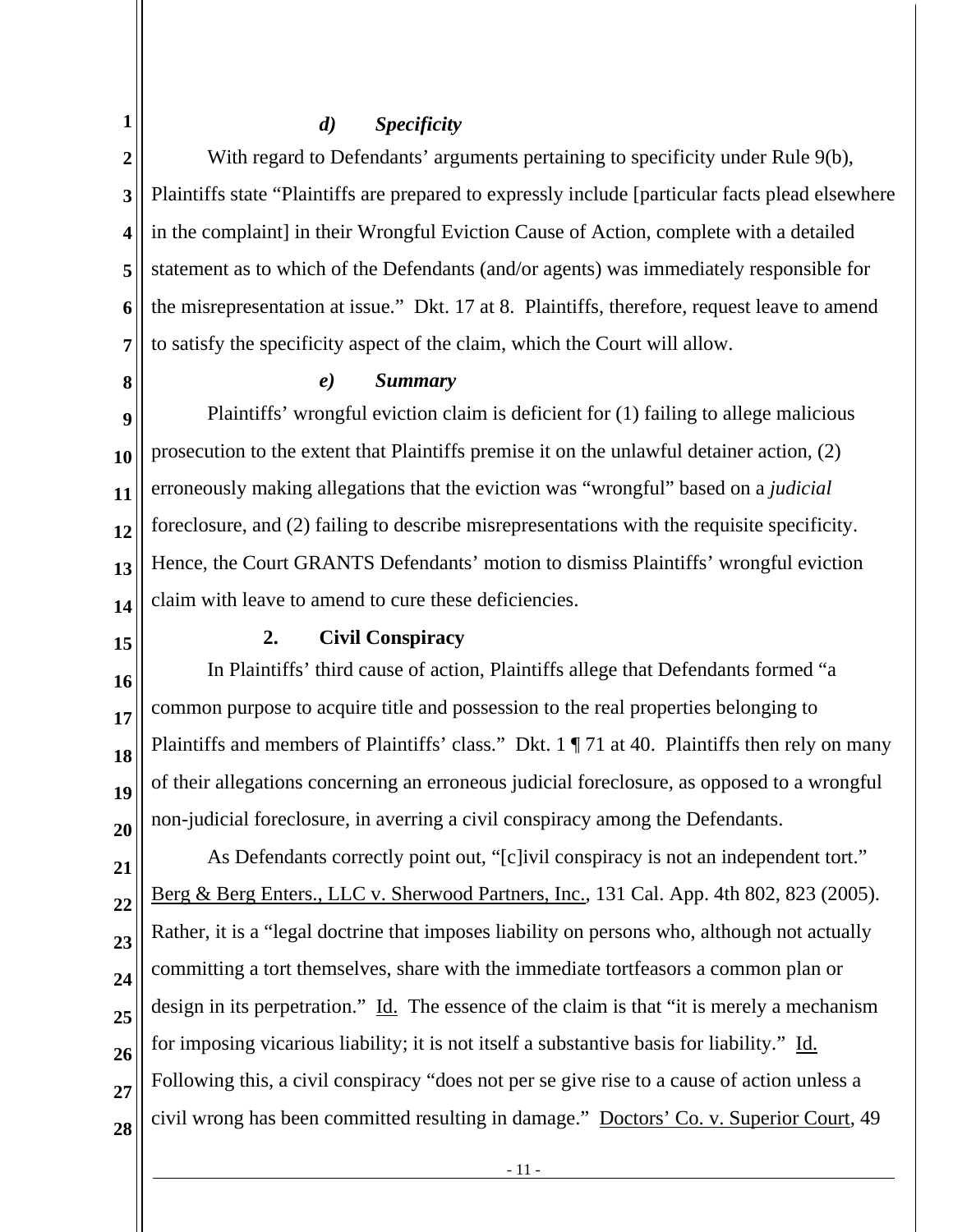**1 2**  Cal. 3d 39, 44 (1989). In other words, a civil conspiracy claim cannot be alleged as a tort separate from the underlying wrong it is organized to achieve.

**3 4 5 6 7**  As set forth above, Plaintiffs have failed to allege a viable claim for wrongful eviction, and as such, there is no cognizable claim on which to predicate Plaintiffs' claim for civil conspiracy. Hence, the Court GRANTS Defendants' motions to dismiss the civil conspiracy claim with leave to amend an independently actionable violation of law such as a wrongful non-judicial foreclosure or wrongful eviction.<sup>3</sup>

**8** 

# **3. UCL**

**9 10 11 12 13 14**  The UCL makes actionable any "unlawful, unfair or fraudulent business act or practice." Cal. Bus. & Prof. Code § 17200. "Each prong of the UCL is a separate and distinct theory of liability." Birdsong v. Apple, Inc., 590 F.3d 955, 959 (9th Cir. 2009). The heightened pleading requirements of Rule 9(b) are applicable to UCL claims. Kearns, 567 F.3d at 1125 (9th Cir. 2009) ("we have specifically ruled that Rule 9(b)'s heightened pleading standards apply to claims for violations of the . . . UCL.").

**15** 

# *a) Unlawful Practice*

**16 17 18 19 20 21 22 23 24 25**  "[A]n action based on [the UCL] to redress an unlawful business practice 'borrows' violations of other laws and treats these violations . . . as unlawful practices, independently actionable under section 17200 *et seq.* and subject to the distinct remedies provided thereunder." Farmers Ins. Exch. v. Super. Court, 2 Cal.4th 377, 383 (1992) (quotations and citations omitted); Chabner v. United Omaha Life Ins. Co., 225 F.3d 1042, 1048 (9th Cir. 2000). The violation of almost any federal, state, or local law may serve as the basis for a UCL claim. Saunders v. Superior Court, 27 Cal.App.4th 832, 838-39 (1994). Where a plaintiff cannot state a claim under the "borrowed" law, he or she cannot state a UCL claim either. See Ingels v. Westwood One Broad. Servs., Inc., 129 Cal.App.4th 1050, 1060

**26** 

**<sup>27</sup>  28**  <sup>3</sup> In amending, Plaintiffs should be mindful of the elements of a civil conspiracy claim. Applied Equip. Corp. v. Litton Saudi Arabia Ltd., 7 Cal.4th 503, 511 (1994) (elements); Vess v. Ciba-Geigy Corp. USA, 317 F.3d 1097, 1106 (9th Cir. 2003) (stating required to plead civil conspiracy with specificity).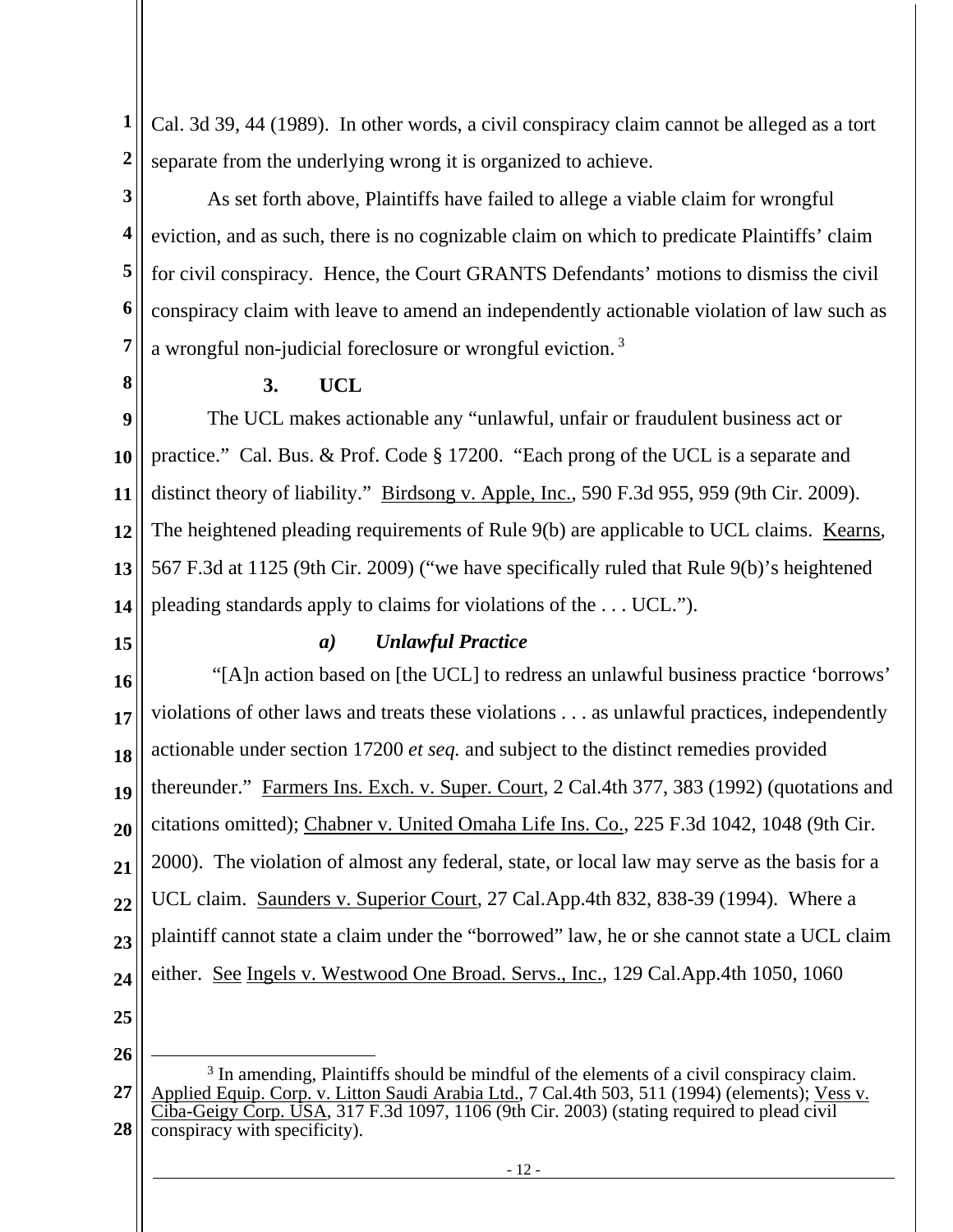**1 2**  (2005) ("A defendant cannot be liable under § 17200 for committing unlawful business practices without having violated another law.") (internal quotation marks omitted).

**3** 

**4 5 6 7 8 9**  Defendants attack the validity of Plaintiffs' claims under the unlawful prong, again on the ground that Plaintiffs improperly alleges wrongful eviction based on a judicial foreclosure. Plaintiffs again concede the point, Dkt. 17 at 9-10, and requests leave to amend to base her allegations under this prong on a wrongful non-judicial foreclosure. The Court GRANTS Defendants' motion to dismiss the unlawful business practice claim with leave to amend for the reasons stated in the discussion above about Plaintiffs' potential claim for wrongful non-judicial foreclosure.

**10** 

### *b) Unfair Practice*

**11 12 13 14 15 16 17 18 19 20 21 22 23 24**  An unfair business practice under the UCL is "one that either offends an established public policy or is immoral, unethical, oppressive, unscrupulous, or substantially injurious to consumers." McDonald v. Coldwell Banker, 543 F.3d 498, 506 (9th Cir. 2008); Glenn K. Jackson Inc. v. Roe, 273 F.3d 1192, 1203 (9th Cir. 2001). Alternatively, an act is "unfair" under the UCL "if the consumer injury is substantial, is not outweighed by any countervailing benefits to consumers or to competition, and is not an injury the consumers themselves could have reasonably avoided." Berryman v. Merit Prop. Mgmt., Inc., 152 Cal.App.4th 1544, 1555 (2006). In Cel-Tech Commc'ns, Inc. v. L.A. Cellular Tel. Co., 20 Cal.4th 163 (1999), the California Supreme Court cautioned against an overly broad interpretation of "unfair" under the UCL, noting that "[v]ague references to 'public policy,' for example, provide little real guidance." Id. at 185. Thus, "where a claim of an unfair act or practice is predicated on public policy, … Cel-Tech … require[s] that the public policy which is a predicate to the action must be 'tethered' to specific constitutional, statutory or regulatory provisions." Gregory v. Albertson's, Inc., 104 Cal.App.4th 845, 854 (2002).

**25 26 27 28**  Plaintiffs allege the following to establish a violation of public policy: "[T]he ... unfair . . . scheme engaged in by Defendants . . . represents an assault against California's important policy favoring home ownership—an interest that transcends business, but which is furthered by it." Dkt. 1 ¶94 at 45. Plaintiffs' public policy allegations are inadequate to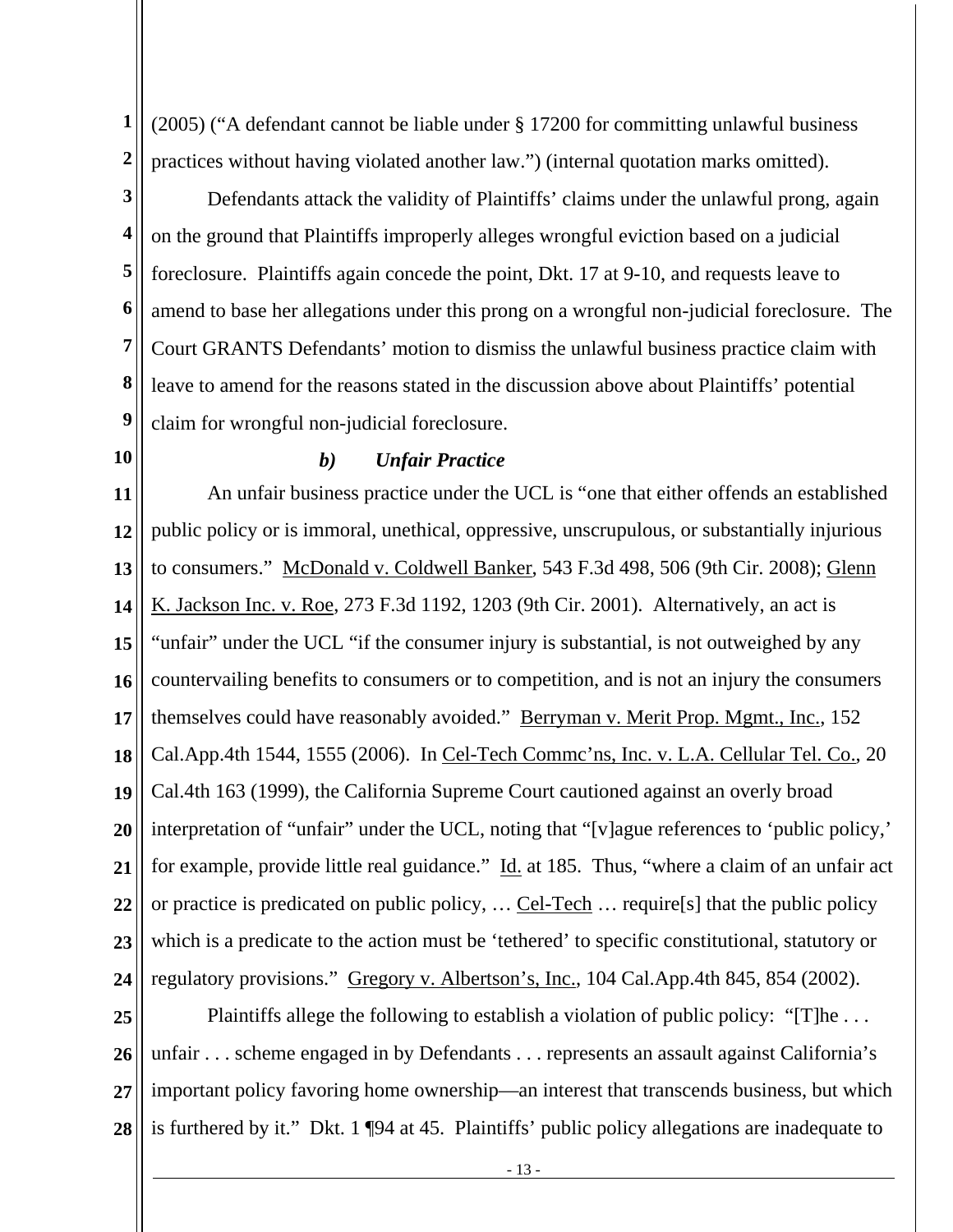**1 2 3 4 5 6 7**  establish an unfair business practice. Plaintiffs' allegations do not state an articulated public policy found in a statute or expressed by an affirmative or specific government enactment. Cel-Tech Commc'ns, Inc., 20 Cal.4th at 180. Because Plaintiffs' public policy allegations are too vague to satisfy the requirements of UCL, the Court GRANTS Defendants' motion to dismiss the unfair business practice claim with leave to amend so that, as requested by Plaintiffs, Plaintiffs may provide greater detail about its asserted unfair business practice prong.

**8** 

## *c) Fraudulent Practice*

**9 10 11 12 13 14 15 16 17 18 19 20 21**  "The fraudulent business practice prong of the UCL has been understood to be distinct from common law fraud." In re Tobacco II Cases, 46 Cal.4th 298, 312, 93 Cal.Rptr.3d 559, 207 P.3d 20 (2009). Conduct is considered "fraudulent" under the UCL if the conduct is "likely to deceive." Morgan v. AT & T Wireless Servs., Inc., 177 Cal.App.4th 1235, 1254 (2009). Although a UCL claim need not plead the elements of common law fraudulent deception, it must allege the existence of a duty to disclose. Berryman v. Merit Prop. Mgmt., Inc., 152 Cal.App.4th 1544, 1557 (2007). "Absent a duty to disclose, the failure to do so does not support a claim under the fraudulent prong of the UCL." Id. Plaintiffs must also allege reliance. In re Tobacco II Cases, 46 Cal.4th at 328; Cattie v. Wal-Mart Stores, Inc., 504 F.Supp.2d 939, 947-49 (S.D. Cal. 2007). Though "fraudulent" has a different meaning under the UCL than in the case of common law fraud, a complaint alleging "fraudulent conduct" still must meet the particularity requirements of Rule 9(b). See Kearns, 567 F.3d at 1125.

**22 23 24 25 26 27**  Defendants contend that Plaintiffs have failed to plead this prong with the requisite specificity. Plaintiffs state they will remedy this failure by setting "forth which particular statements constituted the fraud, which Defendant or Defendants (and/or agent) uttered the statements, when exactly the statements were uttered, and just how the statements were relied upon." Dkt. 17 at 10. In light of Plaintiffs' concession, the Court GRANTS Defendants' motion regarding the UCL's fraudulent prong with leave to amend.

**28** 

//